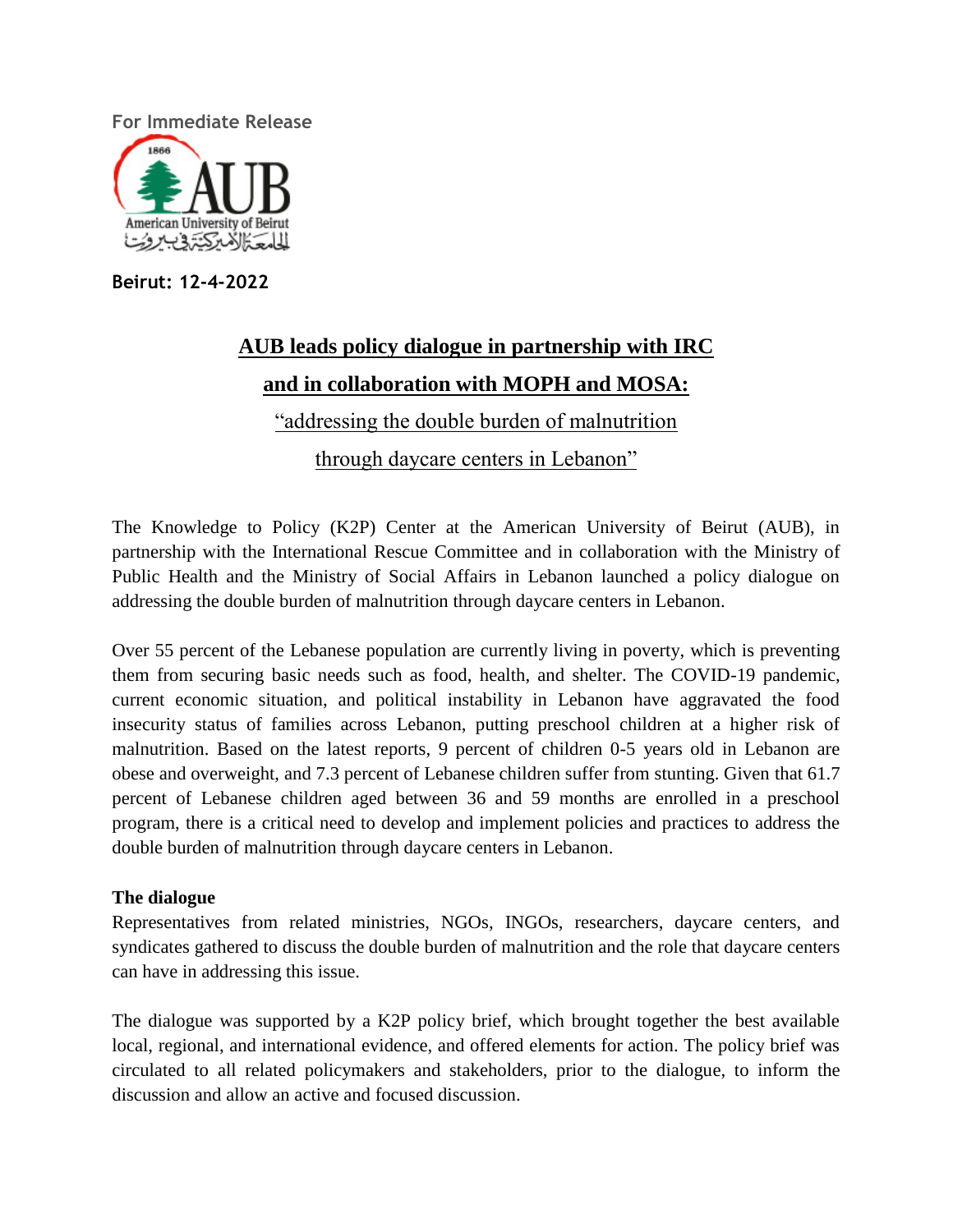The stakeholders discussed steps that need to be taken to improve child nutrition in daycare centers. They agreed that as a first step, unified standards should be established for daycare centers and nurseries in Lebanon to promote child friendly nurseries. Given the current economic situation, funding for food assistance packages to vulnerable daycare centers should be secured to ensure diet diversity among preschool children. Continuing education for daycare staff on priority topics, including child nutrition, was also stressed upon during the dialogue. The role of parents and caregivers in influencing child-eating behaviors was also highlighted during the discussion.

Dialogue participants deliberated over four evidence-informed elements from the policy brief. The first element was establishing written policies and guidelines that target nutrition and physical activity in the daycare center. The second element was improving staff knowledge and attitudes on child nutrition and physical activity. Element three was engaging parents in the daycare center to improve the nutrition and physical activity practices of children. The fourth and final element was improving child knowledge and attitude through engaging children in proper practices and enhancing nutrition education within the daycare center curriculum.

At the end of the dialogue, participants agreed on the importance of overcoming the current barriers that prevent the implementation of policies and practices related to child nutrition in daycare centers and nurseries. They also agreed on the importance of implementing strategic and target-based policies and practices to curb the effect of malnutrition through daycare centers.

#### **Participants**

The dialogue convened key stakeholders including Pamela Zgheib, the head of Mother and Child Unit at the Ministry of Public Health; Sanaa Awada, Ghada Mansour, Abeer Abdel Samad, and Adnan Nasreddine as representatives from the Ministry of Social Affairs; Wafaa Houmany from the Ministry of Public Health; Diana Alameh, IYCF coordinator at the International Orthodox Christian Charity (IOCC); Bayan Ahmed, health area coordinator at IOCC; Manal Chakrallah and Rana Hoayek, representatives from the Syndicate of Professional Nurseries in Lebanon; Yasmin Rihawi, representative from the World Health Organization; Joelle Najjar, health and nutrition national officer at UNICEF; Dr. Lara Nasreddine, associate professor at the Faculty of Agricultural and Food Sciences at AUB; Hana Joujou, president of the Syndicate of Nursery Owners in Lebanon; Wafa Nasser, representing the Ana Aqra Association; Dr. Leila Itani, assistant professor at the Beirut Arab University; Manal Ayloush from Learn and Play nursery; in addition to daycare managers including Najwa Daou and Anissa Sibai.